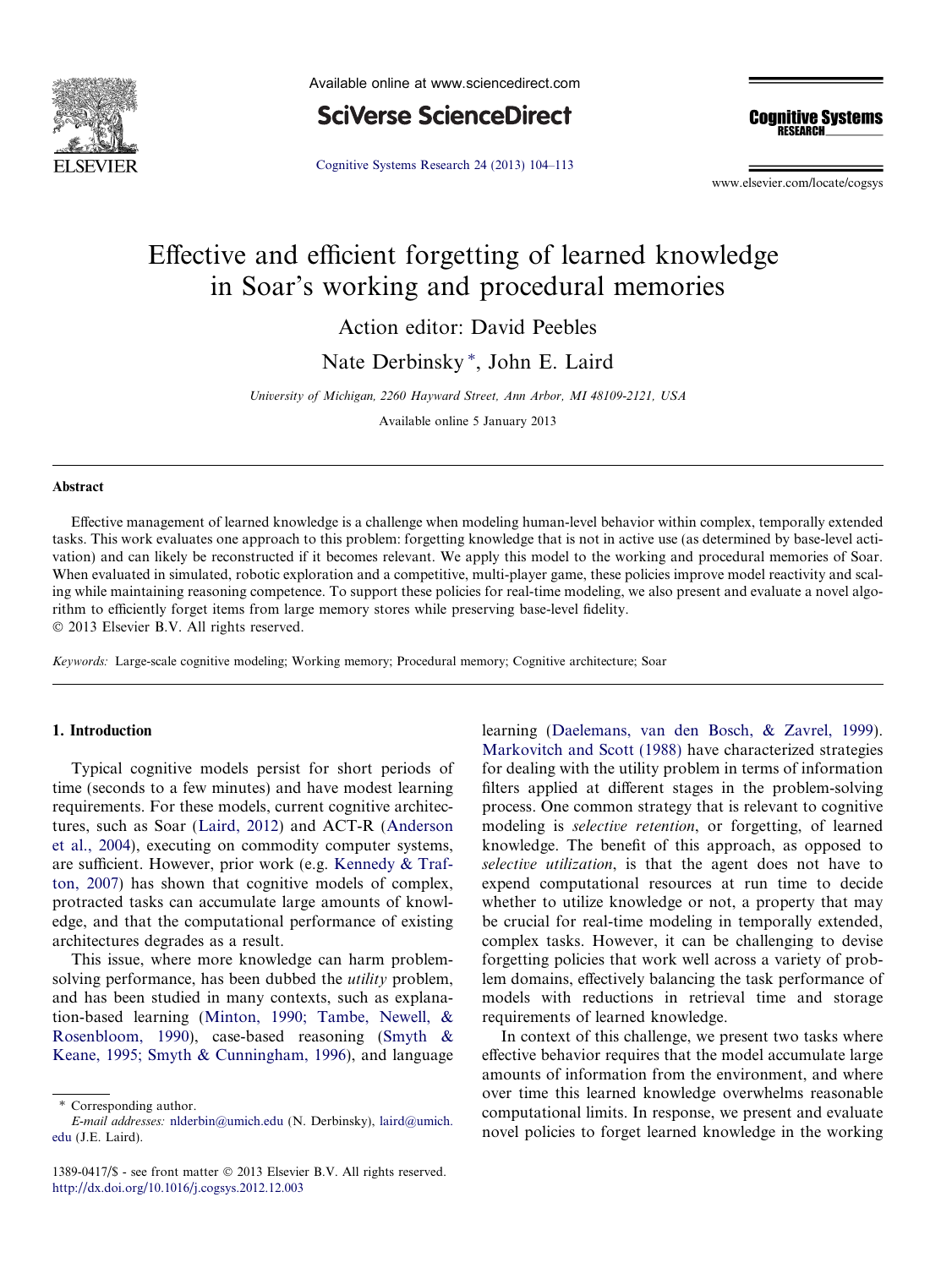and procedural memories of Soar. These policies investigate a common hypothesis: it is rational for the architecture to forget a unit of knowledge when there is a high degree of certainty that it is not of use, as calculated by base-level activation ([Anderson et al., 2004\)](#page--1-0), and that it can be reconstructed in the future if it becomes relevant. We demonstrate that these task-independent policies improve model reactivity and scaling, while maintaining problem-solving competence. To support these policies for real-time modeling, we also present and evaluate a novel algorithm to efficiently forget items from large memory stores while preserving fidelity of base-level activation.

### 2. Related work

Previous cognitive-modeling research has investigated forgetting in order to account for human behavior and experimental data. As a prominent example, memory decay has long been a core commitment of the ACT-R theory ([Anderson et al., 2004](#page--1-0)), as it has been shown to account for a class of memory retrieval errors [\(Anderson, Reder,](#page--1-0) [& Lebiere, 1996\)](#page--1-0). Similarly, research in Soar investigated task-performance effects of forgetting short-term [\(Chong,](#page--1-0) [2003](#page--1-0)) and procedural ([Chong, 2004](#page--1-0)) knowledge. By contrast, the motivation for this work is to discover the degree to which forgetting can support long-term, real-time modeling in complex tasks.

Prior work has demonstrated that there are potential cognitive benefits to using memory decay, such as in task-switching ([Altmann & Gray, 2002\)](#page--1-0) and heuristic inference ([Schooler & Hertwig, 2005](#page--1-0)). In this paper, we focus on improving reactivity and scaling.

We extend prior investigations of long-term symbolic learning in Soar ([Kennedy & Trafton, 2007](#page--1-0)), where the source of learning was internal problem solving. In this paper, the evaluation domains accumulate information from interaction with an external environment.

Prior work has addressed many of the computational challenges associated with retrieving a single memory according to the base-level activation (BLA) model [\(Pet](#page--1-0)[rov, 2006; Derbinsky, Laird, & Smith, 2010; Derbinsky &](#page--1-0) [Laird, 2011](#page--1-0)). However, efficiently removing items from memory, while preserving BLA fidelity, presents a different challenge. As such, before presenting the empirical evaluation domains, we formally describe this computational problem; present a novel algorithm to forget according to BLA in large memories; and evaluate our approach with synthetic data.

#### 3. The Soar cognitive architecture

Soar is a cognitive architecture that has been used for developing intelligent agents and modeling human cognition. Historically, one of Soar's main strengths has been its ability to efficiently represent and bring to bear large amounts of symbolic knowledge to solve diverse problems using a variety of methods [\(Laird, 2012](#page--1-0)).

Fig. 1 shows the structure of Soar. At the center is a symbolic working memory that represents the agent's current state. It is here that perception, goals, retrievals from



Fig. 1. The Soar cognitive architecture [\(Laird, 2012\)](#page--1-0).